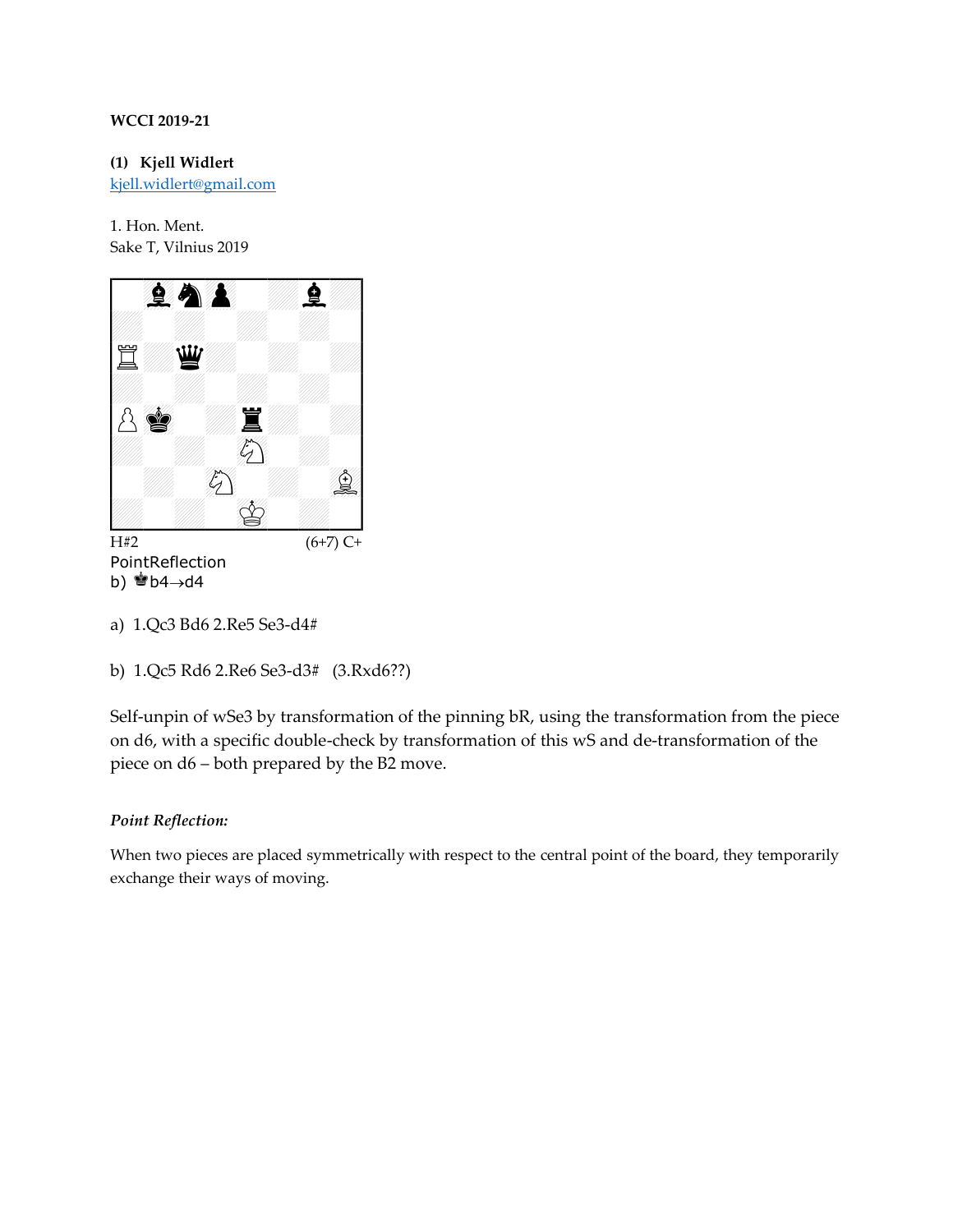**(2) Kjell Widlert** [kjell.widlert@gmail.com](mailto:kjell.widlert@gmail.com)

2. Hon. Ment.



- **1.Rh5!** [2.Sh6#]
- 1…nhQe6=b 2.Qf5#
- 1…nhQc4=b 2.Qe4#
- 1…nhQxg6=b+ 2.Qxg6#
- 1…Be6 2.nhQxe6=w#
- 1…Q4c4 2.nhQxc4=w#
- 1…f2 2.nhQe2=w#
- 1…Qf4 2.Sf2#

The half-neutral Q moves three times as white, three times as black, including both white and black moves to e6 and c4.

Specific interferences when the nhQ moves as black.

# *Half-neutral piece:*

May be in the white, black, or neutral phase. When moved by White, it turns neutral (if white) or white (if neutral). When moved by Black, it turns neutral (if black) or black (if neutral).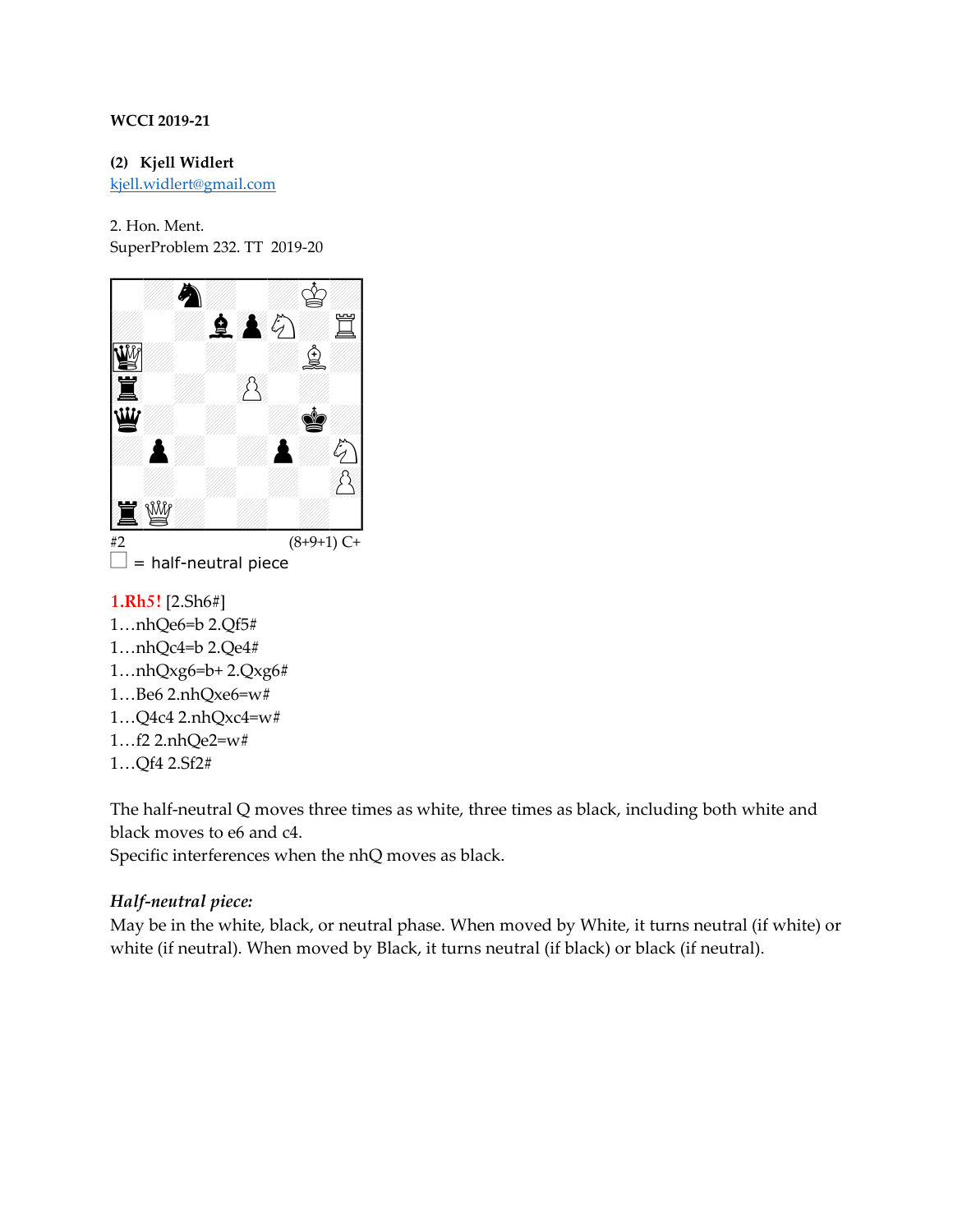**(3) Kjell Widlert**

[kjell.widlert@gmail.com](mailto:kjell.widlert@gmail.com)

2. Special Prize SuperProblem 232. TT 2019-21



 $\Box$  = half-neutral piece

1…e5 2.nhBg5=w# 1…hRxc3=n 2.nhBg3=w# (1…hRc5=n+ 2.Sxc5#)

# **1.Qf6!** [2.Qd4#]

1…nhBe5=b 2.Qf3# 1…nhBxe3=b 2.Bf3# 1…e5 2.Qf5# 1…hRxc3=n 2.Sxc3#  $(1...hRc5=n+2.Sxc5#)$ 

Bishop star with the half-neutral B moving twice as white (mating in the set-play), twice as black (selfblocking in the solution).

Unpinning key.

Two changed mates between set and solution.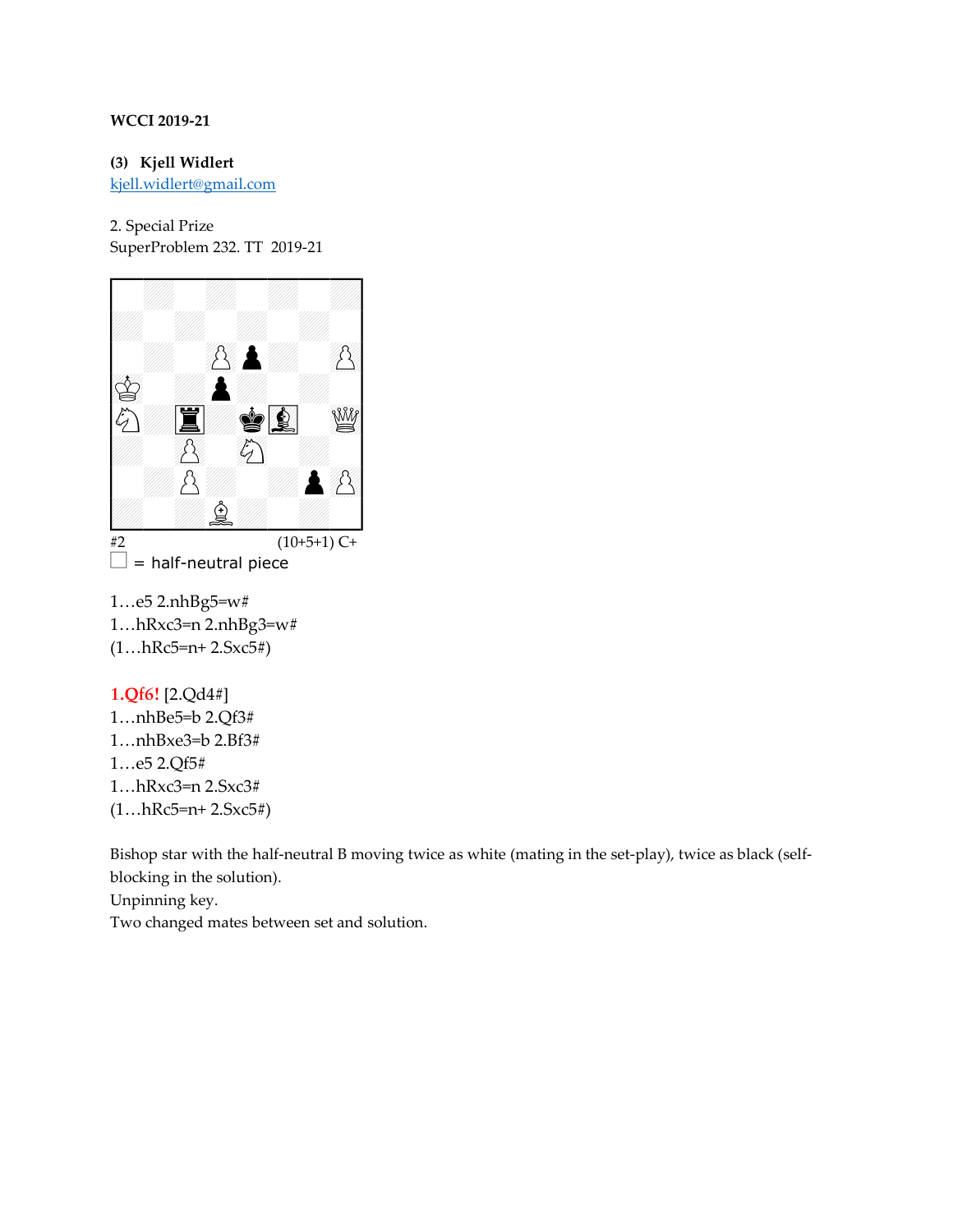**(4) Kjell Widlert** [kjell.widlert@gmail.com](mailto:kjell.widlert@gmail.com)

1. Hon. Ment. Julia's Fairies 2019-II



 $\Box$  = half-neutral piece  $\heartsuit$  = nightrider

**1.bxc7!** [2.Nb6#] 1…nhS~=b+ 2.nhQc6=w# 1…nhSc5=b+ 2.nhQd5=w#

1…nhQxa1=b 2.nhSd2=w# 1…nhQxh8=b 2.nhSd6=w#

1…nhQxe4=b+ 2.nhRxe4=w# 1…nhRxc3=b 2.nhQxe4=w#

1…hRb5=n 2.nhRb4=w#

1…hRxa6=n+ 2.nhRa4=w#

The half-neutral Se4 moves twice as black, with the half-neutral Qh1 mating as white (specific cross-checks; black correction).

The half-neutral Qh1 moves twice as black, with the half-neutral Se4 mating as white (unpins with dual avoidance).

So this is a doubling of the theme in SuperProblem 232. TT, with the same two pieces exchanging their functions.

One additional pair of variations with nhQh1 and nhRe3 also moving both as white and black. One additional pair of variations with hRa5 moving as black and white in sequence.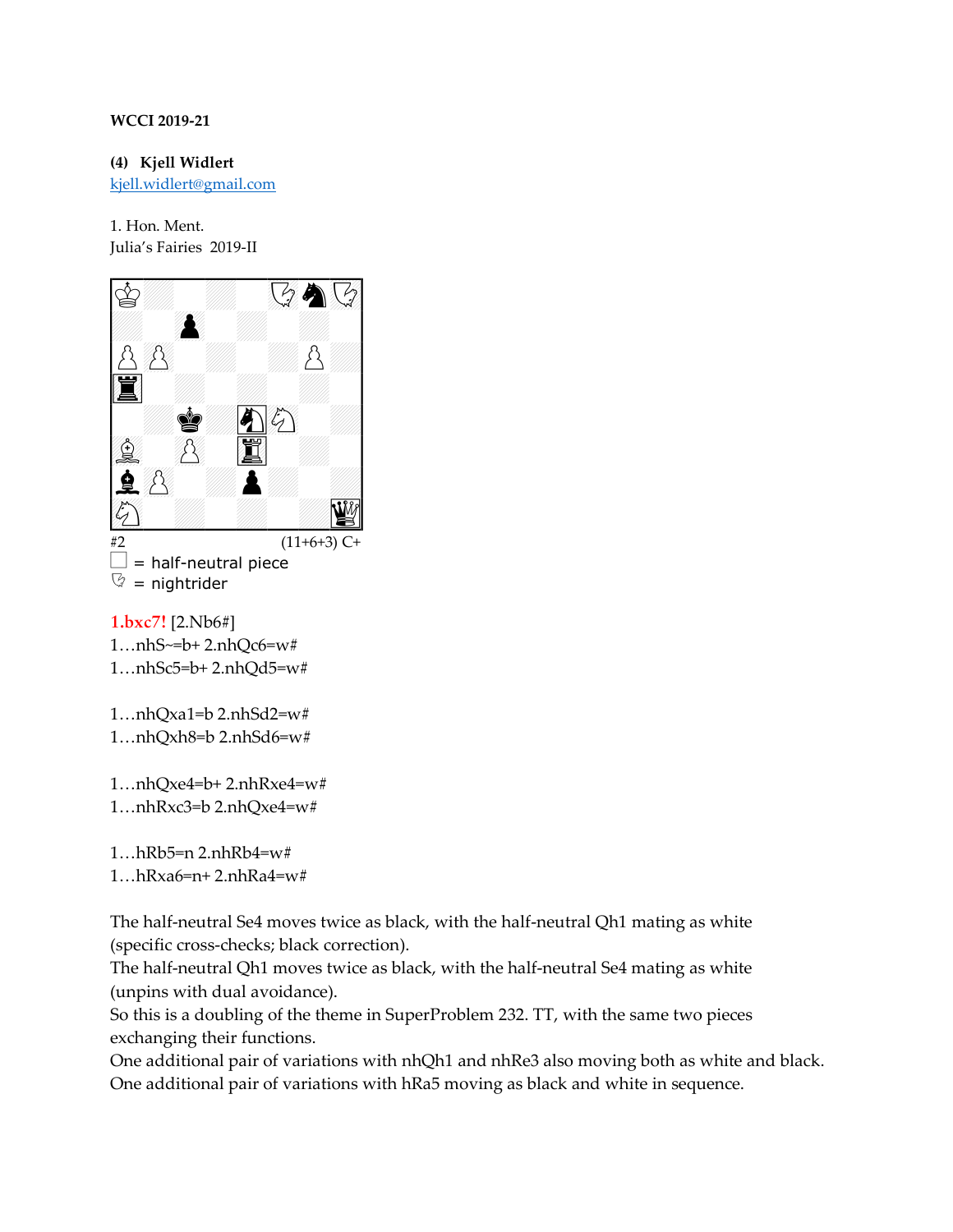**(5) Kjell Widlert**

[kjell.widlert@gmail.com](mailto:kjell.widlert@gmail.com)

Hon. Ment. Ianovcic MT 2020



 $\mathbb{Q}$   $\blacktriangledown$  = nightrider **驫鳥 = grasshopper** 

**1.Ba8!** [2.Nb8#]

- 1…Rb2 2.Qe5#
- 1…Rc2 2.Qe4#
- 1…Re4 2.Nf3#
- 1…Rxe6+ 2.Sxe6#
- 1…Ge4 2.Qb6#
- 1…Nh5 2.Qxe3#
- 1…Sc4 2.Rxc4#

1.Bh1? [2.Nb8#] Ge4!

Ianovcic theme in the first two variations (1… Rb2, Rc2). Complete black halfpin. Unpin of the wQ in one variation.

#### *Ianovcic theme:*

A white piece is pinned after the key. An indirect pin of the pinner (by a move out of a halfpin) plus a black interference allows mate by a Pelle move.